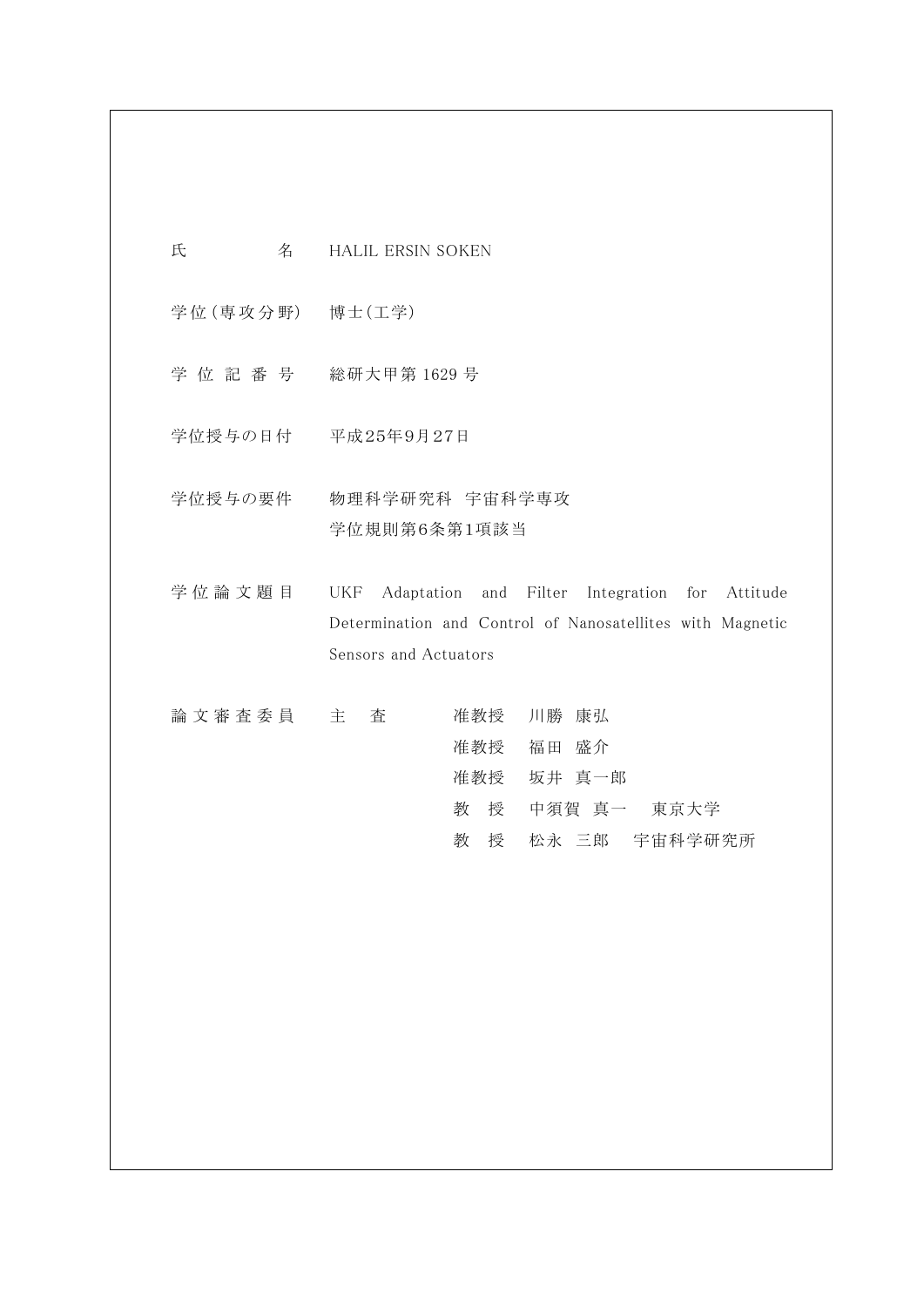## 論文内容の要旨 Summary of thesis contents

Since the world's first Earth orbiting artificial satellite, Sputnik I, was launched on 4 October 1957, mankind has always been working to reach the better in space missions. Progress in the miniaturization and the increase in the capability of the electronic devices are leading us towards a new era where performing complex space missions with small satellites will be possible.

The nanosatellite term refers to the satellites with mass less than 10kg. The main motivation behind the nanosatellite missions is the significant cost decrease which is the direct result of reduced mass and complexity. Enabling COTS (commercial of the shell) technology in space and short system development periods are other advantages of nanosatellites. Since the investment cost is not high the developer may take the risk of using self-developed hardware or software for the mission and the satellite can be developed from scratch in a considerably shorter time than bigger satellites. Moreover the nanosatellite missions are generally single-aimed, so the satellite is not complex and the mission failure risk is lower than usual.

Although there are numerous researches on nanosatellites and this number is increasing day by day, the investigations are still far from being concluded. In this sense maybe the most important topic for researchers to deepen their investigations is the attitude determination and control for such satellites. Despite the advanced technology for other subsystems, the attitude determination and control system (ADCS) and the subsystems that rely on the ADCS accuracy are underdeveloped for nanosatellites. The biggest challenge for nanosatellites is achieving high attitude control performance especially in terms of dynamic control and control accuracies. The main reason underlying this problem is the mass, size and power restrictions. Unlike the big satellites high accuracy high-tech attitude sensors and actuators such as star-trackers and reaction wheels cannot be easily used for nanosatellite missions since they are heavy, big and do consume high power. The attitude must be determined and controlled precisely by using coarse sensors and actuators which are smaller and lighter. In this context the possible candidate for attitude sensing is economic, light and small magnetometers whereas the control might be performed by magnetic torque rods (magnetorquers). Therefore the primary problem is how to get high ADCS performance by using magnetometers and magnetorquers.

The typical attitude determination accuracy for sole magnetometer based methods is 1-2deg. The dominating error sources are the magnetic field uncertainty and bias in the measurements which is caused by several reasons such as magnetic charging during the launch and electrical charge on the other subsystems. Sun sensors are usually used for aiding the magnetometer measurements but in this case the attitude determination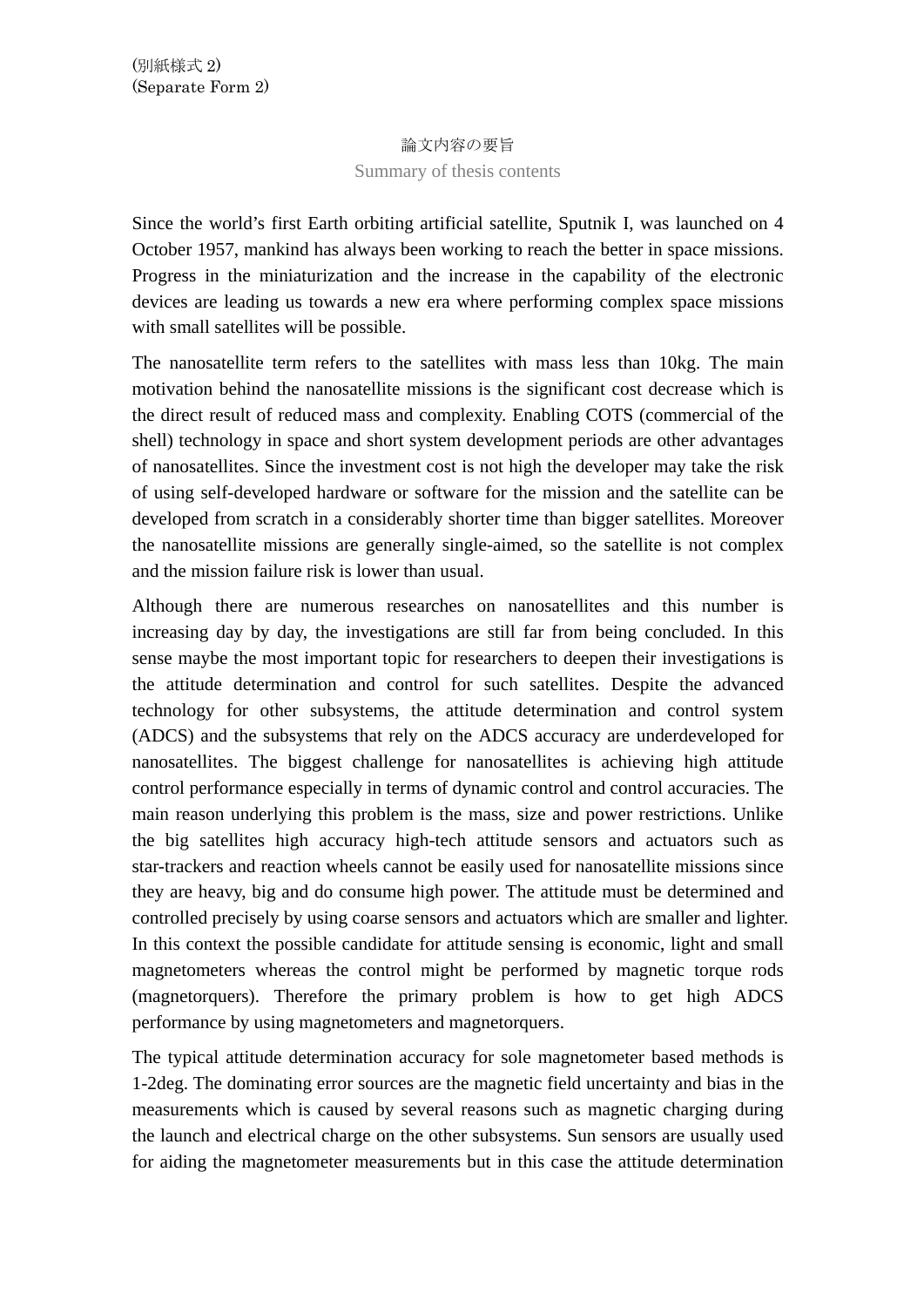accuracy significantly degrades during the eclipse when the sun sensors are not usable. In this sense another candidate for using together with magnetometers is the gyros since they are also light and small instruments, especially after the recent developments ended up with MEMS (Microelectromechanical systems) gyros. As for now magnetometers are the most preferable attitude sensors for the nanosatellite missions along with the sun sensors, whereas gyros come off second best in terms of preferability.

As for the attitude control, the magnetic control is the most popular method for the nanosatellites either as passive control with magnets or active control with magnetorquers. The magnetorquers are lightweight and energy-efficient. Besides they do not have any mechanical part so they are more reliable compared to the reaction wheels and control moment gyroscopes. However the control accuracy is limited for these actuators because of the inherent complexity of the problem and pointing accuracy higher than  $1 \text{deg.}$  ( $\lt 1 \text{deg}$ ) is not possible using only magnetic actuators in practice. The spacecraft should be magnetically clean also for satisfying high pointing precision with magnetorquers.

The main motivation of this study is to provide an accurate attitude determination and control method for the case that nanosatellite has magnetometers and gyros as the attitude sensors, and magnetorquers as the actuators. The aimed attitude determination and control accuracies are 0.1 and 1 deg, respectively. This is challenging because the attitude determination accuracy that can be satisfied by the regular algorithms for a nanosatellite carrying magnetometers and gyros is usually around 1deg. Moreover although the angular rates can be controlled accurately by pure magnetic control approach the accuracy for the attitude itself cannot be reduced below few degrees and usually the yaw angle estimation is worse than the others. Mainly there are two reasons for such poor ADCS accuracy when the magnetometer, gyros and magnetorquers are used:

- Inherent complexity of the problem: Magnetometers are not accurate sensors due to the factors such as the disturbance fields caused by the spacecraft electronics, modeling errors in the Earth's geomagnetic field and the external disturbances like ionospheric currents. For increasing attitude determination performance an accurate in-orbit calibration of the magnetometers is necessary. Moreover attitude control by using only magnetorquers is significantly challenging since at any instant the satellite is controllable in two-axes that are perpendicular to the magnetic field vector. For three axis controllability the spacecraft must experience the variation of the magnetic field along the orbit.
- The size of the spacecraft: Because of the spacecraft's compactness, the interaction between the subsystems is higher than the bigger spacecrafts and that affects the magnetic cleanliness of the satellite which is a necessity for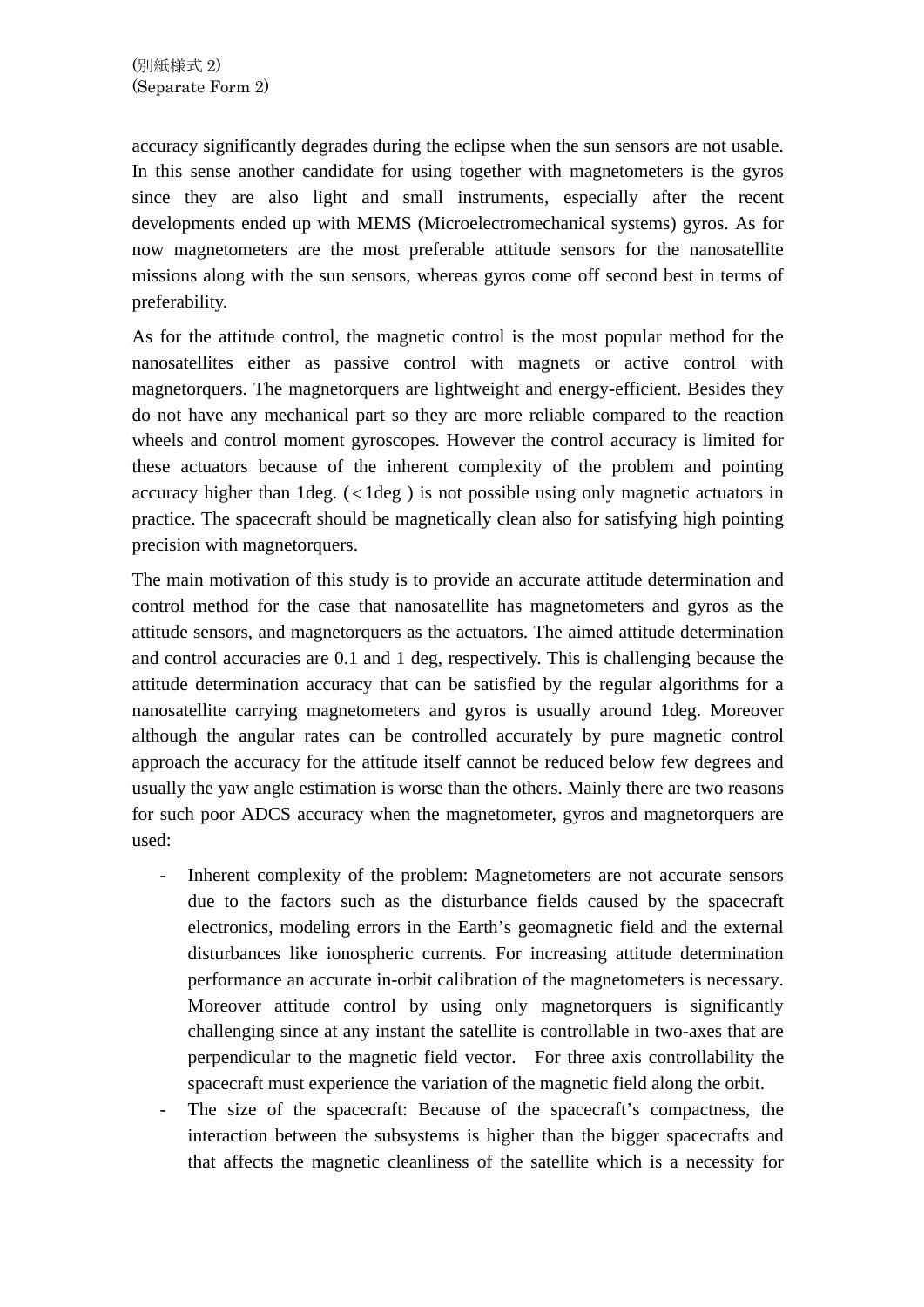accurate attitude estimation and control with magnetic sensors and actuators. Besides the attitude hardware is more vulnerable against external disturbances because of the same reason. As for the control accuracy any disturbance source will make achieving higher accuracy more challenging so a magnetically clean satellite is a preliminary necessity.

Therefore for an accurate ADCS by using magnetometers, gyros and magnetorquers these issues should be analyzed carefully and appropriate solution techniques should be given. This thesis contributes to the literature within this context. Different than the existing studies we address the problems such as in-orbit estimation of magnetometer biases and residual magnetic moment and try to increase the system accuracy by using more powerful estimation algorithms, which are proposed by the authors. First of all each problem is addressed individually and possible solution methods, which are mostly based on the adaptation of the attitude estimator algorithms, are given. Then these solution techniques are integrated in order to propose an overall attitude determination scheme for the satellite. The theory is supported by the demonstrations and performance analysis for the proposed attitude determination method.

In general this thesis proposes a simple yet accurate attitude determination method for increasing ADCS performance of nanosatellites with magnetic sensors and actuators. In order to achieve that first we increase the accuracy of the magnetometer outputs by proposing an appropriate in-orbit calibration algorithm. The tuning problem for the filter that is used for calibration as well as the attitude estimation is overrun by the adaptive Kalman filtering approach. The same filter is made robust against faults in the measurements. That is a necessity in the severe space environment especially for nanosatellites which are highly vulnerable against internal and external disturbances. As the next step, the RMM is estimated in order to cancel out the effects of the magnetic disturbance and assure the magnetic cleanliness of the satellite for the attitude control purpose. The instantaneous changes in the RMM are regarded and the estimator UKF is adapted as it gives accurate estimations at any case. In the final section, which may be regarded as the core of this study, the given UKF adaptation techniques are integrated and an overall attitude determination scheme is introduced. The scheme is demonstrated for the attitude determination of the nanosatellite and its performance is analyzed by comparisons with the existing algorithms. Moreover in the appendix a brief discussion about novel methodologies for pure magnetic attitude controller, which can work independently from the orbital periodicity of the geomagnetic field, is given.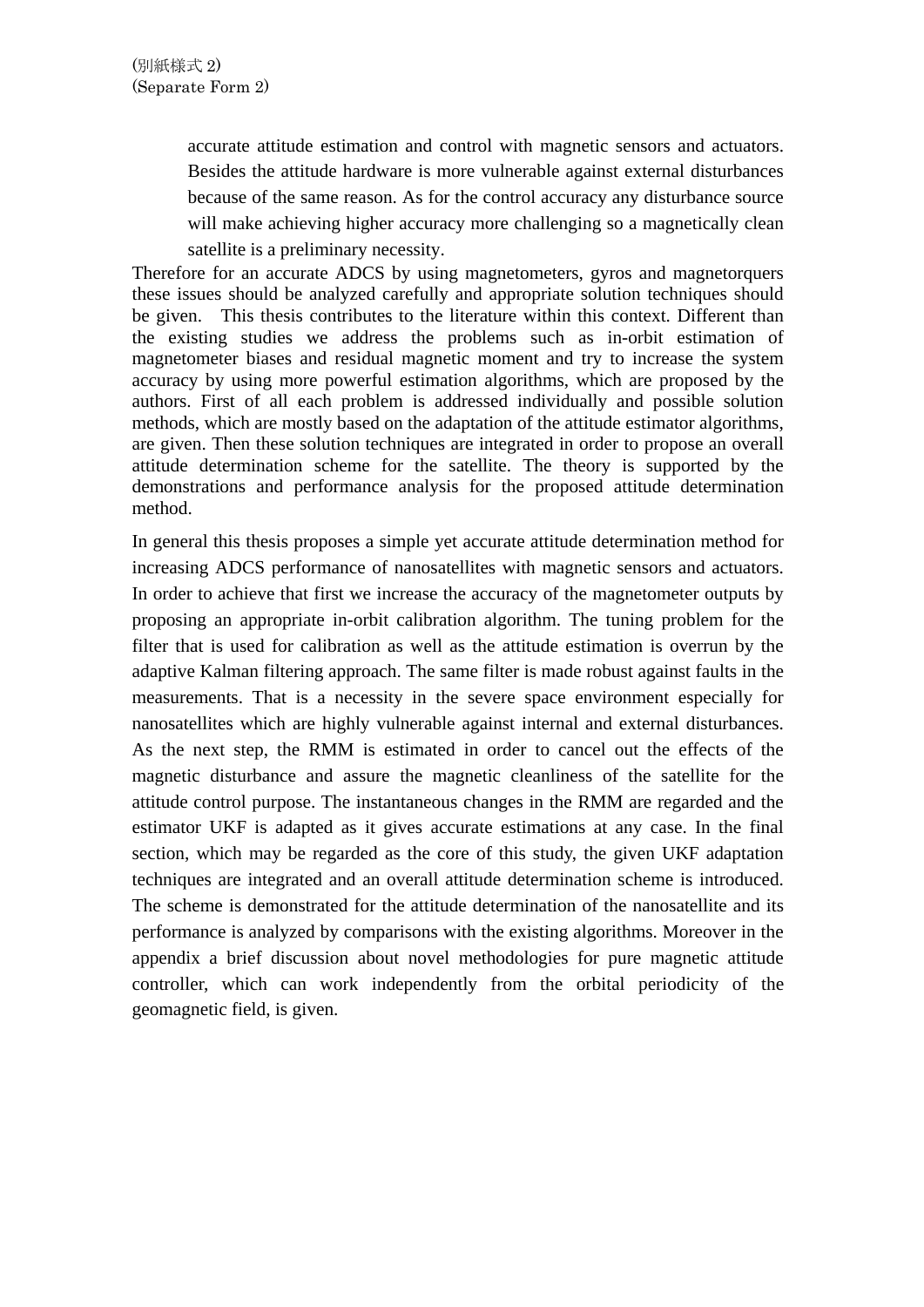## 博士論文の審査結果の要旨

Summary of the results of the doctoral thesis screening

本論文は、UKF(Unscented Kalman Filter)と呼ばれる推定フィルタについて、フィルタの 構成要素でありフィルタ推定特性と密接な関係のある3つの行列 (R, Q, P行列) の適応則 を新たに提案し、これらの適応則をひとつのフィルタに統合した上で、これを超小型衛星 の姿勢推定問題に応用することを提案するものである。

 論文は全八章からなる。第一章では、数kg級の超小型衛星(nanosatellite)が今後広く 応用されるために、超小型衛星に適した姿勢決定・制御手法を開発して姿勢制御の機能・ 性能を向上することが重要となること、その際、強いリソース制約のもとでは、磁気セン サ・磁気アクチュエータの活用が重要であることが述べられている。第二章では基礎とな る数式が、第三章ではセンサモデルがそれぞれ説明された後、第四章では、UKFによりジ ャイロセンサと磁気センサのバイアス誤差を同時に推定する手法が提案されている。ジャ イロバイアスの推定は、衛星姿勢制御では一般に行われているが、超小型衛星の場合には 搭載機器間の電磁気的な干渉が顕著となるため、これに加えて磁気センサのバイアス誤差 推定が必須となる。このような推定においては、UKFにおいて推定対象のノイズ特性を示 すプロセスノイズ行列(Q行列)の設定が重要となるが、ジャイロセンサと磁気センサのバ イアスを同時に推定する場合には理論的・解析的には適切なQ行列を定めることが難しい。 そこで第四章では、推定誤差に基づく適応則によってQ行列を適切に調整する新しい手法を 提案している。

 第五章では、同様に超小型衛星では機器間の干渉が顕著になることから、磁気センサに 一時的に大きなノイズが加わりうると想定し、このような誤差に対する感度を低減し

た"Robust UKF"が提案されている。具体的には、センサノイズの強度を示すUKF中のパラ メータ行列Rに対して係数行列を導入し、その値を適応則によって動的に調整することで、 一時的に加わる大きなノイズの影響を低減する手法となっている。

 第六章では、UKFを元にした衛星残留磁気モーメントの推定手法が新たに提案されてい る。残留磁気モーメントにより生じる外乱トルクは、一般に、衛星が小型・軽量となるに 従って支配的な外乱要因となるため、超小型衛星の姿勢制御においては、残留磁気モーメ ントの推定は特に重要である。軌道上でこれを推定する手法は過去にも提案があるが、第 六章では新たに、時変の残留磁気モーメントまで推定可能な手法が提案されている。特に、 周辺機器の電源ON/OFFに伴ってステップ状に変動するような残留磁気モーメントを想定 した上で、素早い推定性能を得るために、残留磁気モーメントの急変を検出し、これに応 じてP行列を適応的に調整する新たな手法が提案されている。

 第七章では、第四章から第六章で提案された個別の適応則を、ひとつのUKFフィルタと して統合する手法が提案されている。統合されたフィルタは、磁気センサのバイアス誤差 や瞬間的なノイズなどに対してロバストで、衛星姿勢と同時に残留磁気モーメントまで推 定できる特徴を有している。第七章では、過去の小型衛星における実際のセンサパラメー タなどに基づく現実的な評価ケースを設定した上で、この統合型フィルタの性能が定量的 に論証されている。評価結果は、従来の超小型衛星では実現が難しかった高い姿勢決定性 能が実際に得られることを示すものであった。